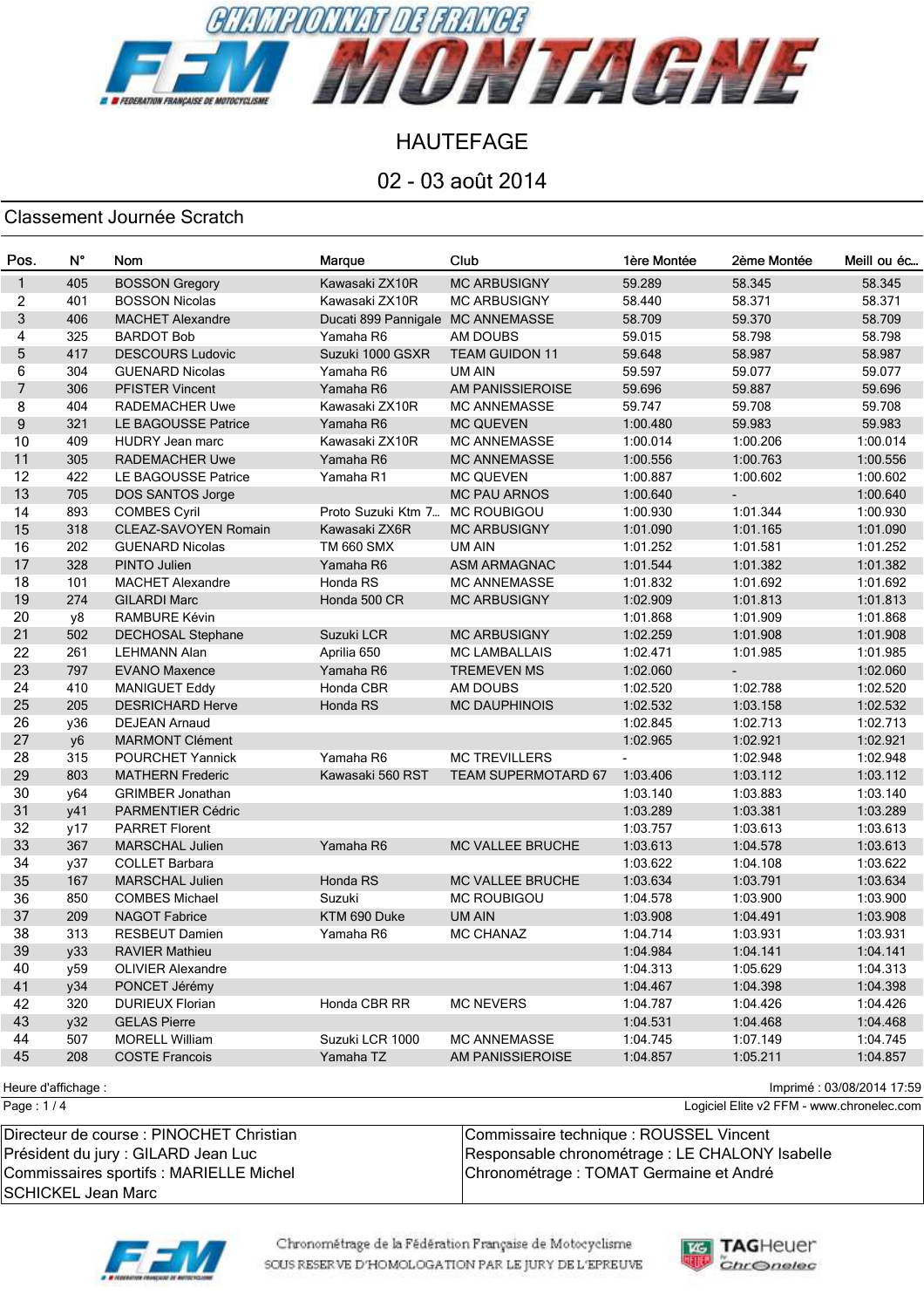

02 - 03 août 2014

### Classement Journée Scratch

| Pos.   | $N^{\circ}$    | Nom                         | Marque                        | Club                          | 1ère Montée | 2ème Montée              | Meill ou éc |
|--------|----------------|-----------------------------|-------------------------------|-------------------------------|-------------|--------------------------|-------------|
| 46     | 738            | PENTOLINI Jerome            | Honda 600 CBR                 | <b>MC VILLENEUVOIS</b>        | 1:04.972    | $\blacksquare$           | 1:04.972    |
| 47     | y22            | <b>CALIA Olivier</b>        |                               |                               | 1:05.403    | 1:05.277                 | 1:05.277    |
| 48     | m12            | LAJOIE Frédéric             | Suzuki 1100 GSXR              |                               | 1:05.667    | 1:05.495                 | 1:05.495    |
| 49     | 798            | <b>GUIADER Kevin</b>        | Yamaha R1                     | <b>TREMEVEN MS</b>            | 1:05.557    |                          | 1:05.557    |
| 50     | 786            | <b>LANGLOIS Fabien</b>      | Honda XR 650                  | <b>MC SARLADAIS</b>           | 1:05.590    |                          | 1:05.590    |
| 51     | 808            | POCHOY Frederic             | Kawasaki 560 RST              | <b>MC CHANAZ</b>              | 1:05.966    | 1:05.607                 | 1:05.607    |
| 52     | 463            | <b>CHABOD Christian</b>     | Suzuki GSXR                   | <b>MC TREVILLERS</b>          | 1:05.763    | 1:05.711                 | 1:05.711    |
| 53     | m111           | <b>ALLIGNE Christophe</b>   | Honda 900 CBR                 |                               | 1:06.317    | 1:05.735                 | 1:05.735    |
| 54     | y27            | <b>MUHLMEYER Philippe</b>   |                               |                               | 1:05.919    | 1:06.498                 | 1:05.919    |
| 55     | 260            | <b>GIMENO Pascal</b>        | Honda 450                     | <b>MC CIRCUIT ALBI</b>        | 1:06.112    | 1:06.249                 | 1:06.112    |
| 56     | 104            | PLAZA Robin                 | Honda RS                      | <b>MC HAUT SAONOIS</b>        | 1:06.454    | 1:06.182                 | 1:06.182    |
| 57     | 722            | <b>BOULER Philippe</b>      | Yamaha                        | <b>MC QUEVEN</b>              | 1:06.252    |                          | 1:06.252    |
| 58     | m1             | <b>LEPETRE Nicolas</b>      | Honda 900 CBR                 |                               | 1:07.399    | 1:06.300                 | 1:06.300    |
| 59     | m131           | <b>FOURNIER Yves</b>        | Kawasaki ZX10R                |                               | 1:07.946    | 1:06.310                 | 1:06.310    |
| 60     | y35            | <b>FLEURIAL Pascal</b>      |                               |                               | 1:06.452    | 1:06.937                 | 1:06.452    |
| 61     | 413            | <b>FOURNIER David</b>       | Suzuki 750 GSXR               | <b>MC CHANAZ</b>              | 1:06.504    | 1:07.515                 | 1:06.504    |
| 62     | y50            | <b>GARREAU Olivier</b>      |                               |                               | 1:07.620    | 1:06.647                 | 1:06.647    |
| 63     | m30            | <b>FOREST Thierry</b>       | Suzuki 1000 GSXR              |                               | 1:08.136    | 1:06.708                 | 1:06.708    |
| 64     | 810            | <b>BESANCON Philippe</b>    | Yamaha Banshee F TRAIL 70     |                               | 1:07.643    | 1:06.811                 | 1:06.811    |
| 65     | m <sub>8</sub> | <b>SCANNAPIECCO Olivier</b> | Suzuki 1300 Hayab             |                               | 1:07.863    | 1:07.000                 | 1:07.000    |
| 66     | 714            | <b>DELPEUCH Alain</b>       | Honda                         | <b>MC VILLENEUVOIS</b>        | 1:07.026    | $\overline{\phantom{a}}$ | 1:07.026    |
| 67     | 416            | <b>AUBRION Gilles</b>       | Ducati 996                    | <b>MC LUNEVILLE</b>           | 1:07.953    | 1:07.085                 | 1:07.085    |
| 68     | 266            | <b>CLAMENT Lionel</b>       | <b>KTM</b>                    | <b>MC TT 24</b>               | 1:07.885    | 1:07.115                 | 1:07.115    |
| 69     | 105            | <b>BOUSSEAU Mickael</b>     | Honda RS                      | AM DOUBS                      | 1:07.167    | 1:08.859                 | 1:07.167    |
| $70\,$ | y4             | <b>COSTES Christophe</b>    |                               |                               | 1:07.177    | 1:07.864                 | 1:07.177    |
| 71     | 706            | <b>CASSAR William</b>       |                               |                               | 1:07.406    |                          | 1:07.406    |
| 72     | 126            | <b>LEHMANN Alan</b>         | Honda                         | <b>MC LAMBALLAIS</b>          | 1:07.542    | 1:07.538                 | 1:07.538    |
| 73     | m23            | DE CEUNYNCK Christopher     | Honda 1100 CBR                |                               | 1:08.992    | 1:07.728                 | 1:07.728    |
| 74     | m27            | <b>DEBAIN Joël</b>          | Kawasaki ZX10R                |                               | 1:09.264    | 1:08.080                 | 1:08.080    |
| 75     | 787            | <b>AUDIT Kevin</b>          | Honda XR 650                  | <b>MC VILLENEUVOIS</b>        | 1:08.364    |                          | 1:08.364    |
| 76     | 759            | <b>DEMONT Vincent</b>       | Honda XR 650                  | <b>MC SARLADAIS</b>           | 1:08.514    | $\overline{\phantom{a}}$ | 1:08.514    |
| 77     | 796            | <b>ROUMAIN Etienne</b>      | Ducati Mostro                 | <b>MC VILLENEUVOIS</b>        | 1:08.627    |                          | 1:08.627    |
| 78     | 518            | <b>MARTINANT Philippe</b>   | Suzuki 600 Baker F2           | <b>MC YZEURE</b>              | 1:08.723    | 1:10.885                 | 1:08.723    |
| 79     | 663            | <b>COSTE Francois</b>       | Yamaha 250 TZ                 | AM PANISSIEROISE              | 1:09.504    | 1:08.740                 | 1:08.740    |
| 80     | 247            | SAMOUILLET Guillaume        | Husaberg 570 FS               | <b>MC ANNEMASSE</b>           | 1:09.465    | 1:09.277                 | 1:09.277    |
| 81     | 664            | <b>DEKRAKRENI Jean-noel</b> | <b>TZ 5F7</b>                 | <b>MC ZONE ROUGE</b>          | 1:09.426    | 1:09.923                 | 1:09.426    |
| 82     | 760            | <b>LAMARRE Florent</b>      | Gas Gas                       | ASM ARMAGNAC                  | 1:09.524    | $\overline{\phantom{a}}$ | 1:09.524    |
| 83     | m92            | RAVELEAU Baptiste           | Honda 929 CBR                 |                               | 1:12.633    | 1:09.567                 | 1:09.567    |
| 84     | 655            | <b>SENEPART Aurelien</b>    | Yamaha 350 RDLC               | ASM ARMAGNAC                  | 1:09.742    | 1:09.581                 | 1:09.581    |
| 85     | m2             | <b>AUBERT Antoine</b>       | Honda 900 CBR                 |                               | 1:11.340    | 1:09.619                 | 1:09.619    |
| 86     | 55             | SENEPART Aurelien           | Yamaha 350 RDLC               | ASM ARMAGNAC                  | 1:10.158    | 1:09.637                 | 1:09.637    |
| 87     | 768            | <b>GOUGET Jean Francois</b> | Kawasaki ZX6R                 | <b>MC VILLENEUVOIS</b>        | 1:10.547    | $\overline{\phantom{a}}$ | 1:10.547    |
| 88     | 617            | FLESCH Jean-luc             | Suzuki Martin GS 1 MC MUNSTER |                               | 1:10.714    | $\overline{\phantom{a}}$ | 1:10.714    |
| 89     | 116            | <b>GIRARDET Hugo</b>        | Honda RS                      | AM DOUBS                      | 1:12.030    | 1:10.717                 | 1:10.717    |
| 90     | 703            | <b>JANELA Stephane</b>      | Suzuki 250                    | CAMBOUIS & COMPAGNIE 1:10.754 |             | $\overline{\phantom{a}}$ | 1:10.754    |

Page : 2 / 4

Heure d'affichage : Imprimé : 03/08/2014 17:59

Logiciel Elite v2 FFM - www.chronelec.com

| Directeur de course : PINOCHET Christian | Commissaire technique : ROUSSEL Vincent         |
|------------------------------------------|-------------------------------------------------|
| Président du jury : GILARD Jean Luc      | Responsable chronométrage : LE CHALONY Isabelle |
| Commissaires sportifs : MARIELLE Michel  | Chronométrage : TOMAT Germaine et André         |
| ∥SCHICKEL Jean Marc                      |                                                 |



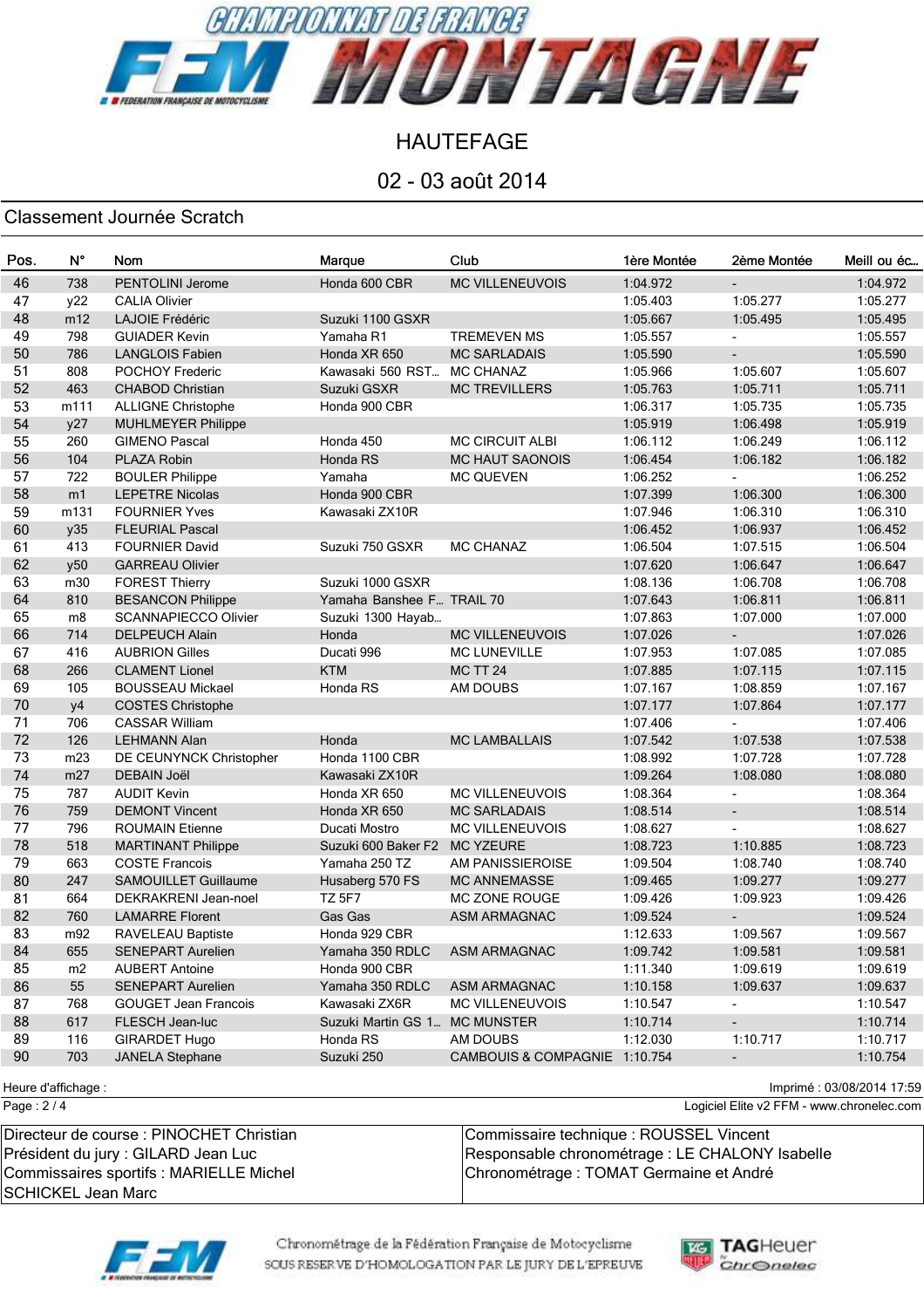

02 - 03 août 2014

### Classement Journée Scratch

| Pos. | $N^{\circ}$     | Nom                            | Marque                    | Club                   | 1ère Montée | 2ème Montée              | Meill ou éc |
|------|-----------------|--------------------------------|---------------------------|------------------------|-------------|--------------------------|-------------|
| 91   | 29              | <b>DULAS Frederic</b>          | <b>YCF 190 SP3</b>        | <b>AS7 PARK</b>        | 1:11.251    | 1:11.054                 | 1:11.054    |
| 92   | 59              | <b>BRUGUES Gerard</b>          | Suzuki 750                | <b>MC SARLADAIS</b>    | 1:11.882    | 1:11.379                 | 1:11.379    |
| 93   | 659             | <b>BRUGUES Gerard</b>          | Suzuki 750                | <b>MC SARLADAIS</b>    | 1:12.181    | 1:11.567                 | 1:11.567    |
| 94   | 117             | <b>HOFFMANN Jean charles</b>   | Honda RS                  | MC CHANAZ              | 1:11.649    | 1:12.856                 | 1:11.649    |
| 95   | m47             | KEULEYAN Jérôme                | Suzuki 1000 GSXR          |                        | 1:11.845    | 1:11.825                 | 1:11.825    |
| 96   | 790             | LE COSTEVEC Yannick            | Yamaha R6                 | <b>MC VILLENEUVOIS</b> | 1:11.919    |                          | 1:11.919    |
| 97   | m37             | <b>RICHARD Ronald</b>          | Aprilia 1000 RSV          |                        | 1:13.217    | 1:12.004                 | 1:12.004    |
| 98   | 858             | MATHEX Jean jacques            | Suzuki 450 LTR            | MC UP RACING           | 1:12.818    | 1:12.029                 | 1:12.029    |
| 99   | 616             | FLESCH Jean-luc                | Suzuki 1100 GSXR          | <b>MC MUNSTER</b>      | 1:12.218    | 1:12.359                 | 1:12.218    |
| 100  | 613             | <b>CONVERS Christophe</b>      | Kawasaki Richman AM DOUBS |                        | 1:12.275    | 1:12.864                 | 1:12.275    |
| 101  | m11             | SIMON Sébastien                | Suzuki 1300 Hayab         |                        | 1:13.878    | 1:12.531                 | 1:12.531    |
| 102  | 789             | <b>BEAUVIEUX Remi</b>          | Honda XR 650              | <b>MC SARLADAIS</b>    | 1:12.602    |                          | 1:12.602    |
| 103  | m35             | <b>DUJARDIN Sylvain</b>        | Suzuki 750 GSXR           |                        | 1:13.262    | 1:12.706                 | 1:12.706    |
| 104  | m29             | <b>LATOUR Mickaël</b>          | Benelli 1130 TNT          |                        | 1:14.949    | 1:12.988                 | 1:12.988    |
| 105  | 626             | DEKRAKRENI Jean-noel           | Suzuki 750 GSXR           | <b>MC ZONE ROUGE</b>   | 1:13.384    | 1:13.277                 | 1:13.277    |
| 106  | m20             | LE BORGNE Vincent              | Honda 900 CBR             |                        | 1:13.904    | 1:13.359                 | 1:13.359    |
| 107  | m76             | <b>DENOUAL Fabien</b>          | Suzuki 1100 GSXR          |                        | 1:14.131    | 1:13.684                 | 1:13.684    |
| 108  | $\overline{2}$  | <b>TORTORELLA Alphonse</b>     | Planet Pocket 150         | <b>AMHL</b>            | 1:14.095    | 1:13.790                 | 1:13.790    |
| 109  | 614             | <b>CONVERS Christophe</b>      | Kawasaki Richman AM DOUBS |                        | 1:14.029    | 1:14.797                 | 1:14.029    |
| 110  | 24              | <b>MASSE Jeremy</b>            | KTM SX 07                 | <b>MC VILLARDAIS</b>   | 1:14.207    | 1:14.157                 | 1:14.157    |
| 111  | m93             | <b>VELLY Jean Charles</b>      | Honda 900 CBR             |                        | 1:15.995    | 1:14.311                 | 1:14.311    |
| 112  | 5               | DE OLIVEIRA Celanie            | YCF 150 Daytona           | <b>MC ANNEMASSE</b>    | 1:14.378    | 1:15.117                 | 1:14.378    |
| 113  | 780             | <b>SAUMAGNE Thierry</b>        | Honda 900                 | <b>MC VILLENEUVOIS</b> | 1:14.392    |                          | 1:14.392    |
| 114  | m4              | <b>BRIERE Rémi</b>             | Suzuki 1000 GSXR          |                        | 1:16.646    | 1:14.663                 | 1:14.663    |
| 115  | 216             | <b>LEZY Jeremy</b>             | Yamaha 450 YZF            | <b>MC ARBUSIGNY</b>    | 1:17.234    | 1:14.825                 | 1:14.825    |
| 116  | m113            | VITCOQ Cédric                  | Yamaha 1300 XJR           |                        | 1:16.015    | 1:14.890                 | 1:14.890    |
| 117  | 747             | <b>BOURGUIGNON Odile</b>       | Honda 600                 | <b>MC VILLENEUVOIS</b> | 1:16.561    | $\overline{\phantom{a}}$ | 1:16.561    |
| 118  | 119             | DE OLIVEIRA Celanie            |                           | <b>MC ANNEMASSE</b>    | 1:16.688    | 1:16.566                 | 1:16.566    |
| 119  | 295             | <b>SERE Gilles</b>             | Yamaha                    | <b>MC VILLENEUVOIS</b> | 1:17.312    | 1:17.138                 | 1:17.138    |
| 120  | m14             | <b>ROCA Quentin</b>            | Suzuki 1300 Bking         |                        | 1:18.473    | 1:17.364                 | 1:17.364    |
| 121  | 22              | STEINER Jean-paul              | BMW Boll 750              | <b>MC RIXHEIM</b>      | 1:18.089    | 1:17.371                 | 1:17.371    |
| 122  | 516             | <b>MOREL Christophe</b>        | Choin Rallye              | <b>TEAM GUIDON 11</b>  | 1:19.215    | 1:17.907                 | 1:17.907    |
| 123  | m <sub>59</sub> | <b>RENARD Nicolas</b>          | Suzuki 1100 GSXR          |                        | 1:19.786    | 1:18.205                 | 1:18.205    |
| 124  | 793             | <b>CHAPOULIE Jean Francois</b> | Suzuki 250                | <b>MC VILLENEUVOIS</b> | 1:18.317    | $\blacksquare$           | 1:18.317    |
| 125  | 235             | <b>LORME Patrick</b>           | Pegaso 650 Apri           | <b>CAROLE MC</b>       | 1:18.545    | 1:19.508                 | 1:18.545    |
| 126  | 65              | <b>BLANCHER Jean paul</b>      | Honda 350 CB              | <b>MC SARLADAIS</b>    | 1:19.248    | 1:19.131                 | 1:19.131    |
| 127  | 623             | <b>DUROY Alain</b>             | Honda NC 24               | MC MONACO - PACA       | 1:19.188    | 1:20.067                 | 1:19.188    |
| 128  | m125            | <b>MARQUET Vincent</b>         | Suzuki 1100 GSXR          |                        | 1:20.083    | 1:19.240                 | 1:19.240    |
| 129  | 665             | <b>BLANCHER Jean paul</b>      | Honda 350 CB              | <b>MC SARLADAIS</b>    | 1:20.147    | 1:19.568                 | 1:19.568    |
| 130  | 633             | <b>DUROY Alain</b>             | Honda VFR                 | MC MONACO - PACA       | 1:20.976    | 1:20.172                 | 1:20.172    |
| 131  | 642             | <b>FAURE Pierre</b>            | Aermacchi 350             | MC <sub>2</sub> A      | 1:22.169    | 1:20.826                 | 1:20.826    |
| 132  | 3               | FLESCH Jean-luc                | BMW R100 Basset           | <b>MC MUNSTER</b>      | 1:21.220    | 1:21.661                 | 1:21.220    |
| 133  | 33              | FLESCH Jean-luc                | <b>BMW R100 Basset</b>    | <b>MC MUNSTER</b>      | 1:21.269    | 1:21.378                 | 1:21.269    |
| 134  | 671             | VITTOZ Bernard                 | Guzzi Fidaman             | <b>MC ROCHOIS</b>      | 1:23.010    | 1:22.448                 | 1:22.448    |
| 135  | 621             | <b>FAURE Pierre</b>            | Motobi Zanzani 250        | MC <sub>2</sub> A      | 1:23.122    | 1:23.037                 | 1:23.037    |
|      |                 |                                |                           |                        |             |                          |             |

Page : 3 / 4

Heure d'affichage : Imprimé : 03/08/2014 17:59

Logiciel Elite v2 FFM - www.chronelec.com

| Directeur de course : PINOCHET Christian | Commissaire technique : ROUSSEL Vincent         |
|------------------------------------------|-------------------------------------------------|
| Président du jury : GILARD Jean Luc      | Responsable chronométrage : LE CHALONY Isabelle |
| Commissaires sportifs : MARIELLE Michel  | Chronométrage : TOMAT Germaine et André         |
| ISCHICKEL Jean Marc                      |                                                 |